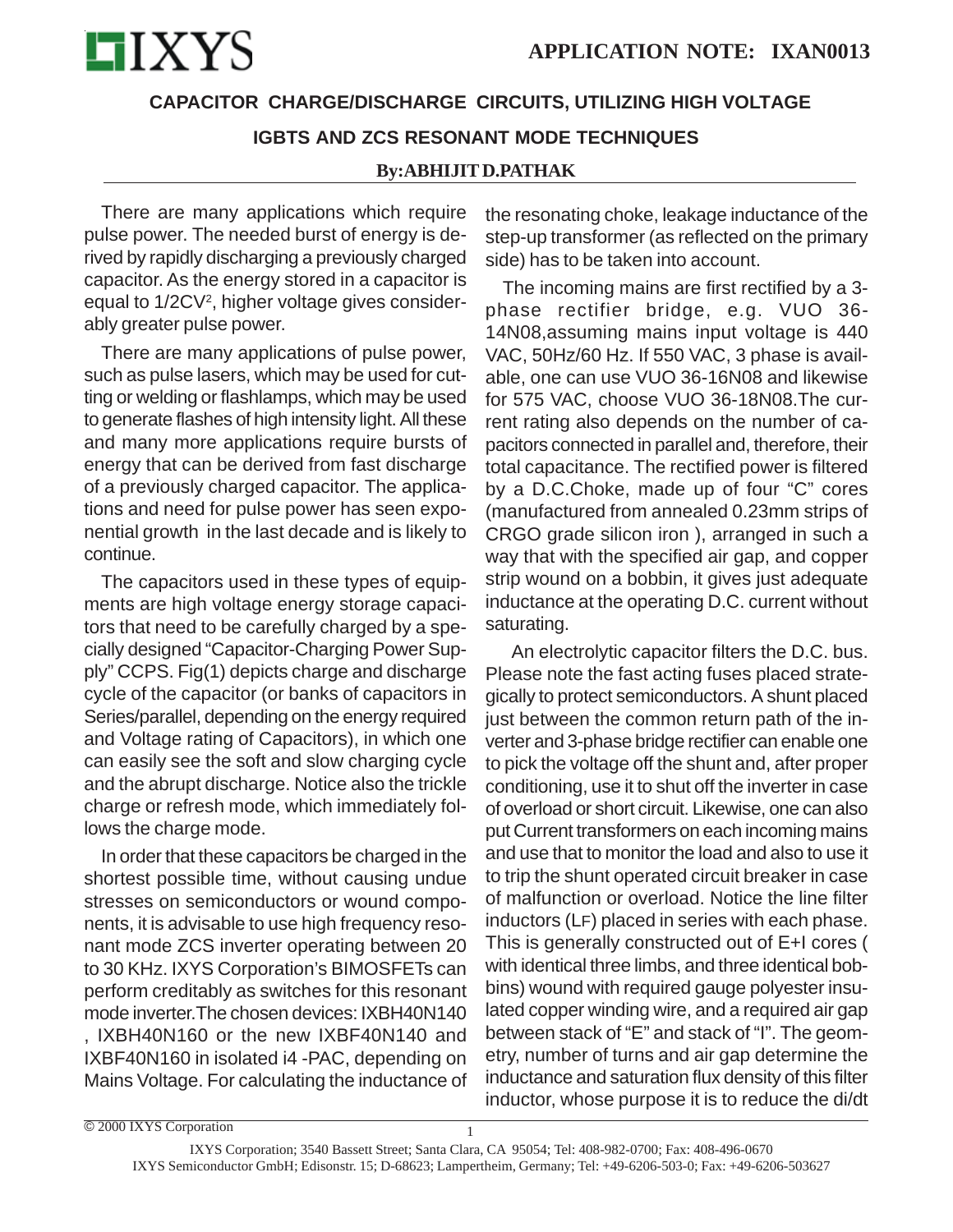# **LIXYS**

and, in conjunction with three CF(filter capacitors), to filter out the unwanted noise, spikes from mains.

As the resonant inverter operates at a frequency in the range of 20 to 30 khz, the step-up transformer is quite small. The inverter can be operated with variable frequency and a predefined duty cycle for ON and OFF, so as to satisfy the capacitor charging requirement.

Please note the high speed bridge rectifier, VBE 20-20N01, made up of FRED Diodes and having PIV of 2000 Volts, just right for charging The series parallel combination of four capacitors to 2000 VDC. A carefully designed high frequency choke controls rate of in-rush current into the capacitors and also filters the rectified power.If still higher D.C.Bus Voltage upto 3500VDC or even 3750 VDC is desired, one can use two VBE 20-20NO1 in series.

Two High Voltage IGBTs IXLF19N250A or IXEL40N400 operating in parallel, to match the current requirements of the pulse load, can handle the capacitor's abrupt discharge functions. A driver circuit that can turn ON or OFF this High Voltage IGBT is shown in Fig.(9). Notice that an isolation transformer is used to generate isolated Vcc for this driver circuit. This circuit can easily drive two of these IXLF19N250A or IXEL40N400 connected in parallel.

#### **HIGH FEQUENCY TRANSFORMER, RESO-NANT INDUCTOR AND HIGH FREQUENCY FILTER CHOKE**

 It is proposed to use Amorphous Metal Cores for building the above three wound components. Several advantages ensue all at once, when Amorphous Metal Cores are chosen, instead of Ferrite, Powdered iron or CRGO cores. These are listed below, as benefits over conventional cores:

| 1. Temperature rise:  | Reduced   |
|-----------------------|-----------|
| 2. Energy Efficiency: | Increased |
| 3. Compactness :      | Increased |
| 4. Reliability:       | Increased |

5.Application Freq. Range:Higher

6.Cost : Reduced

The above advantages accrue, because of certain intrinsic properties of Amorphous Materials, which offer lower core losses, even while operating at relatively higher flux densities, exhibiting excellent permeability and high frequency performance. Ferrites are brittle, requiring extreme care in handling. Besides ferrites can't be operated at high flux densities. Unlike Ferrites, Amorphous Metal Cores are quite rugged and require no special care. They are available as "Torroids" and/or "C" Cores in various shapes & sizes to meet particular requirement of power.

Classical design procedures can be followed for designing resonant inductor, high frequency transformer and high frequency filter inductor.

## **THE CONTROL CIRCUIT**

D.C. to A.C. Inverters operating at High Voltage and High Frequency tend to gain significant advantages when using resonant mode and zero current switching technique due to reduced switching losses.

 The Control Circuit consists of UC 3865, resonant mode controller in ZCS ( Zero Current Switched) mode. This circuit is shown in Fig.(7).

Rmin together with Rrange and Cvco determine the operating frequency. For the application of capacitor charging, using BIMOSFETs , one can choose frequency in the range of 20 to 30 khz, wherein optimization is obtainable. Rmin sets the minimum frequency, while Rrange in conjunction with P5 can set the operating frequency. Output voltage is sensed using Rs and Ps as shown in Fig.(2).This sensed voltage can range from 0 Volts to 2 Volts, that can be fed into the Op Amp U1 in Fig.(7) . U1, U2 and U3 form a linear Amplifier with opo-isolation using, LOC110 or LOC111 or LOC 112 from Clare,inc(An IXYS Company). Using this arrangement 0-2 Volts feedback sensed from across the Charged Capacitor banks, is converted into isolated 0-8 VDC for feeding into UC3865 through lead/lag network. Ps in Fig.(2) can help decide level of this feed-

2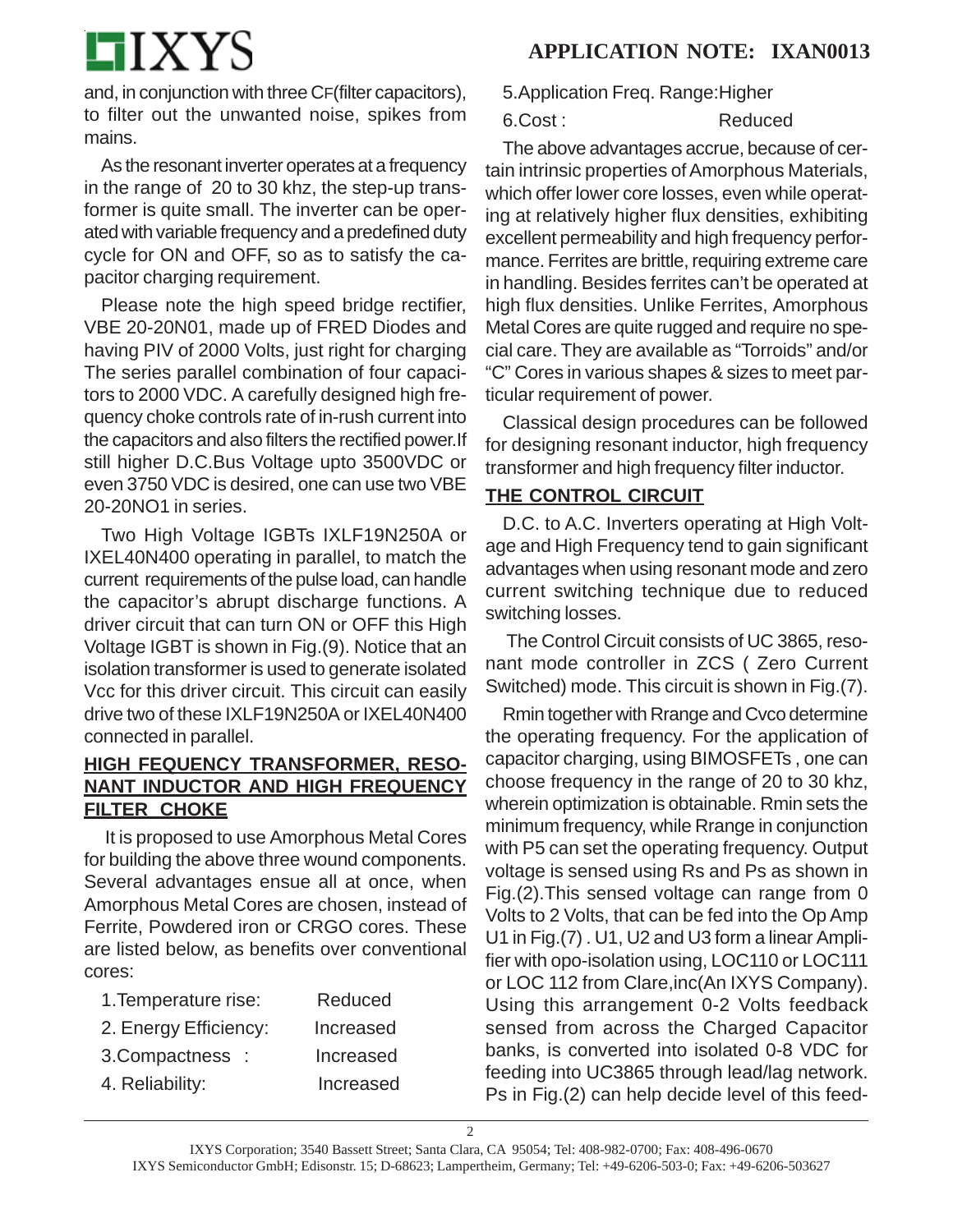

back (proportional value); R5, P3, and C5 in Fig.(7) determine lead (or velocity or derivative) compensation, while P4, C2 and R6 determine level of lag (or Integral) compensation. Optimum adjustments can yield stable value of output voltage, within preset value(with minimum error) and with desired level of stability. Please note that the circuit has soft start feature, which comes into effect, every time inverter is restarted.

 Resonant current in the inverter bridge is sensed by Hall effect transducer which is inserted in the resonant primary loop. For rectification, use either Schottky Diodes or FREDs (Fast Recovery Epitaxial Diodes, forming a bridge rectifier). After filtering, it is sensed as a voltage across R3 . This is fed into "zero" input directly. R1 and P1 help adjust the fault level of this current before feeding this signal into "Fault" pin of UC3865. Hin and Lin are the outputs of this ZCS resonant mode controller. Hin and Lin are fed into the Driver Circuit, which, in-turn, can drive four BIMOSFETs in the "H" Bridge forming high frequency inverter.

#### **BIMOSFET DRIVER CIRCUITS**

BIMOSFETs are new improved devices, which fulfil the special requirements of high voltage MOSFETs having lower conduction losses. Until the arrival of IXYS CORPORATION's 1600V BIMOSFETs, one had to connect two (say, 800V) MOSFETs in series to get a high voltage MOSFET, with its attendant driving complexity. The available IGBTs were too slow for some applications. The technical specifications of the entire range of BIMOSFETs are available from IXYS CORPORATION.

Their internal construction is different from both MOSFETs and IGBTs; however, they can be driven easily, using any MOSFET/IGBT driver.

#### **IXBD4410 AND IXBD4411 HALF BRIDGE MOSFET/IGBT DRIVER CHIPSET**

This chipset is best suited to applications in Half Bridge, Full Bridge and 3 Phase Bridge topologies. Here the IXBD4410 is wired as a full-featured Low-Side Driver, while IXBD4411 is wired as a full-featured High-Side Driver. Together, they make up a stand alone Driver System for Phase leg of any of the above mentioned Bridge Configurations. The suggested wiring diagram is shown in Fig.(8). Likewise, the wiring diagram is to be repeated for each phase leg and hence one needs two such cards for "H" Bridge and three such cards for 3-Phase Bridge.

As can be seen in this schematic, to obtain galvanic isolation, it uses one ferrite core transformer for sending drive signals to IXBD4411 and another ferrite core transformer for receiving fault and status signals from IXBD4411. T1 represents both these transformers housed in one IC type package. To avoid saturation, capacitors are placed in series with each primary winding to which AC (time-varying signals) are transmitted. 1200 Volts of isolation barrier is built in.

Both IXBD4410 and IXBD4411 are feature-rich Drivers. These include:

1. Undervoltage and overvoltage lockout protection for Vcc;

2. dV/dt immunity of greater than  $\pm$  50 V/ns;

3. Galvanic isolation of 1200 Volts (or greater) between low side and high side;

4. On-chip negative gate-drive supply to ensure MOSFET/IGBT turn-off even in electrically noisy environment;

5. 5 volt logic compatible HCMOS inputs with hysteresis;

6. 20ns rise and fall times with 1000 pF load and 100 ns rise and fall times with 10000 pF load;

7. 100 ns of propagation delay;

8. 2 Ampere peak output Drive Capability;

9. Automatic shutdown of output in response to overcurrent and/or short-circuit;

10.Protection against cross conduction between upper and lower MOSFET/IGBT;

11.Logic compatible fault indication from both low and high-side drivers.

## **H-BRIDGE DRIVER CIRCUIT, USING BOOTSTRAPPING TECHNIQUE, WITHOUT OPTO-ISOLATION**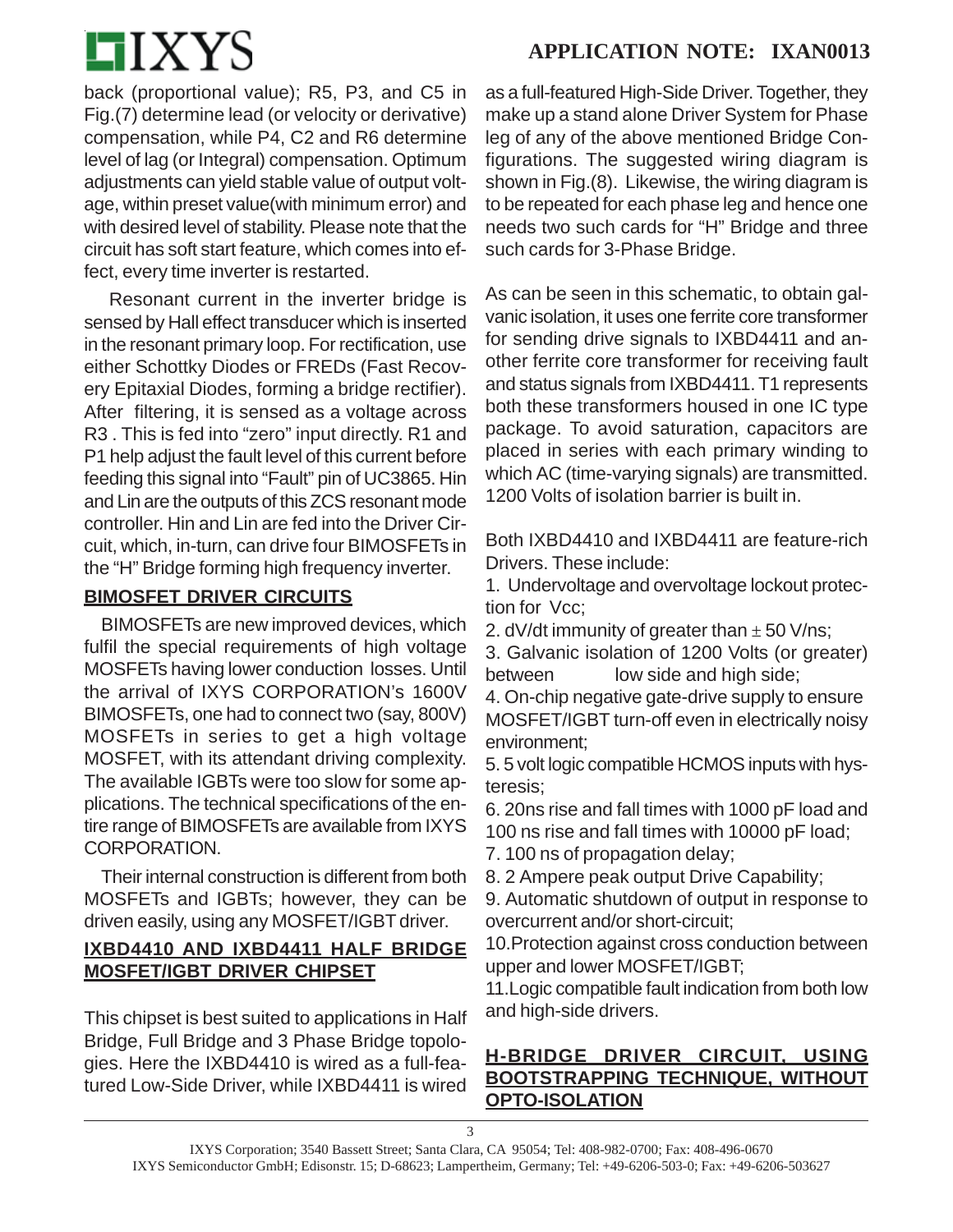

Fig(3) shows this circuit with all the necessary details required to build it for driving BIMOSFETs. It is necessary first to understand the driving requirements for BIMOSFETs, connected in "H" Bridge configuration. Note that the primary requirement of any driver is to be able to charge the gate-source or gate-emitter capacitance, with required speed. Another requirement is to have minimum propagation delay, guaranteeing very quick response time between occurence of overload /short circuit and switching off of the BIMOSFETs. In fact, the Control Circuit described above will just do that. A TWO-INPUT-AND gate continuously monitors gate signals Hin and Lin (for upper and lower BIMOSFETs in the "H" Bridge), and in the unexpected event of simultaneous occurence of the two, the AND gate generates a LOGIC HIGH and the Driver IC will stop the output for that much duration. This way, catastrophic punch through between upper and lower BIMOSFETs can never ever occur.

"H" Bridge configuration has another unique requirement, that is the upper BIMOSFET 's emitter is not at the ground potential, but is floating, making it necessary to either employ bootstrapping technique or use galvanic isolation (using opto-coupler or transformer) to drive the upper BIMOSFETs. Bootstrapping technique is used in Fig(3). It is always wise to use negative bias on the gate of non-conducting BIMOSFET in the "H" Bridge. Fig(3) depicts how -ve bias is generated for upper and lower BIMOSFETs. Please note that for the Driver IC chosen, one can't exceed a total power supply voltage of 20 volts; hence we have chosen -3.9 volts. Note that a low current sensitive zener with sharp knee and 1% tolerance should be chosen.

 In order to protect the gate-emitter junction of the BIMOSFETs, two 18V Zeners, connected back-to-back are put across the junction. Here again choose low current sensitive zeners with sharp knee and 1% tolerance of Vz. Rb provides a bleed off path for stray charge, that might have accumulated between gate and emitter junction of the BIMOSFETs, to facilitate faster switch-off.

Rg sits in between the output pin of Driver IC and gate of BIMOSFET. Selection of proper value of this resistor depends on various factors; primary among them is speed, with which to turn on the BIMOSFET. Another effect is that of dv/dt (of the Collector-to-Emitter voltage, during switching), which could, by charging the Collector-Gate-Capacitance, force a large current out of the gate, which may damage the output stage of the Driver IC. Presence of sufficient value resistance, between output of the Driver IC and Gate of BIMOSFET, prevents this from happening. It is appropriate at this juncture to talk of the importance of properly selected snubber circuit, consisting of non-inductive low value power resistor connected in series with optimally chosen prolypropelene capacitor.This snubber is highly recommended and by using it, one is lowering the dependence of Rg on dv/dt related compulsions. If by any chance one is trying to connect two BIMOSFETs in parallel to increase current carrying capacity, then presence of Rg in series with gate of each BIMOSFET helps in ensuring simultaneous Turn-On and Turn-Off of the two BIMOSFETs connected in parallel. An optimal value of Rg ,say, 22 ohms can thus be chosen.

A fast switching diode (such as 1N4148) connected inversely across Rg helps very fast turnoff of the BIMOSFETs. If necessary, a low value resistor can be connected in series with this switching diode to obtain soft turn-off.

For most applications, Driver ICs, which have D.C. Bus specification of 600 VDC will work.

For the sake of completeness, Fig(4), depicts suggested circuit diagram for BIMOSFETs connected in 3 phase bridge configuration. All the above comments apply to this Driver circuit as well.

## **MOSFET/ BIMOSFET/ IGBT DRIVER CIR-CUIT WITH OPTO-ISOLATION FOR "H" BRIDGE INVERTER**

Fig(5) depicts complete circuit utilizing optoisolators, identically for each switching device in the "H" Bridge. Needless to say, the lower switches in the bridge actually do not require opto-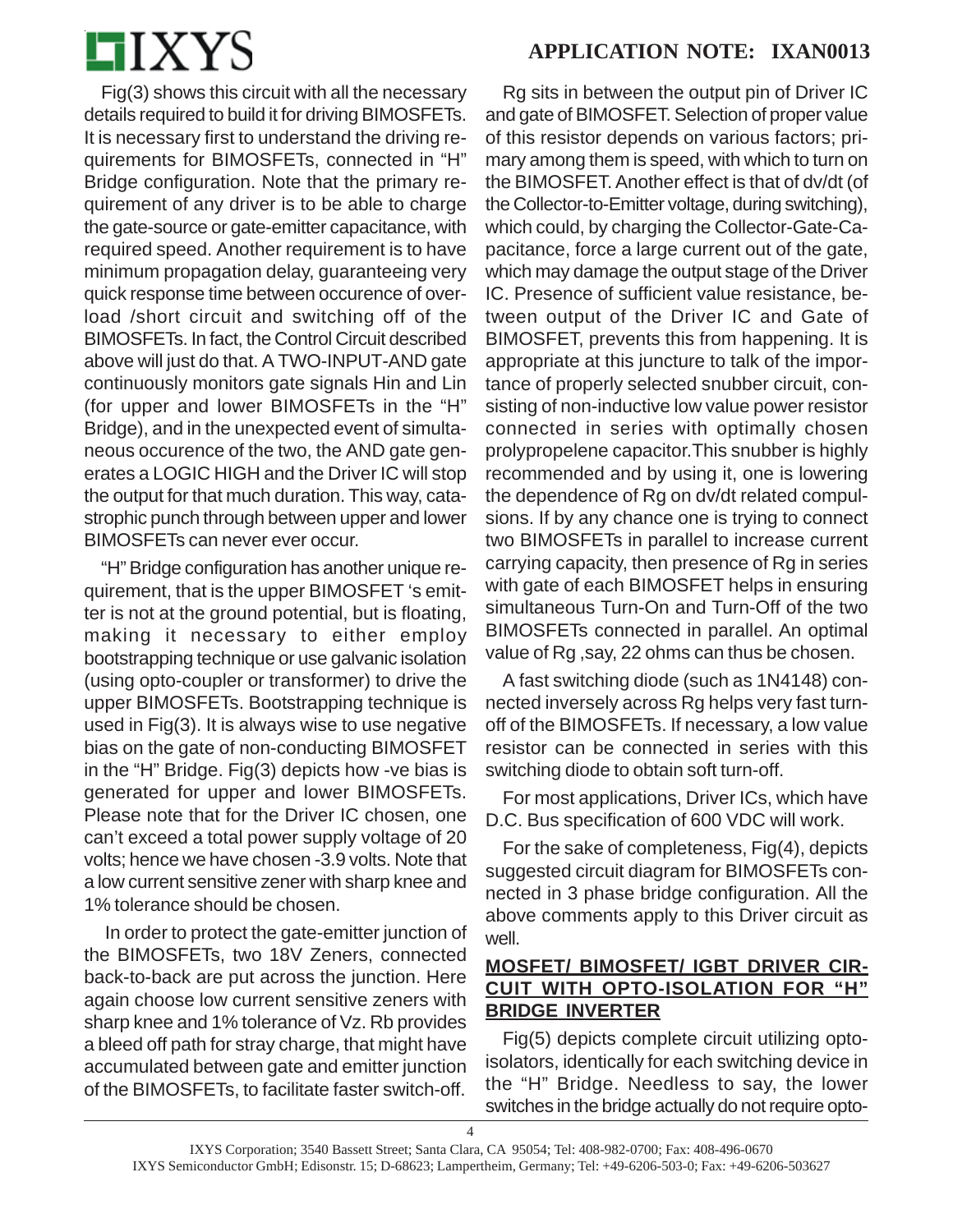

isolation, as they are referenced to common ground. The logic behind making identical chains of opto-isolators and push-pull matched transistor pairs is to guarantee same propagation delays for the gate signals for all switches in the "H" Bridge, so when they arrive at the gate of the switches, they bear the same phase relationships, as when they were fed into the driver circuit.

Note that the input signals are individually fed into darlington transistor arrays so as to boost their current capacity. These, in turn, are fed into high speed opto-couplers. The output of the optocoupler is fed into matched transistor pairs of PNP & NPN through a resistor. Note the elaborate bypassing of isolated power supplies, near the transistor pairs with high quality capacitors (having minimum ESR & ESL).

For both upper BIMOSFETs in the "H" Bridge, isolated power supplies are used to power the PNP-NPN matched transistor pairs. A complete power supply circuit is shown as one of the ways of generating isolated + & - 15 VDC power supplies. Alternatively, D.C. to D.C. converter (or A.C. to D.C. PFC switcher) can be used with multiple isolated + & - 15 VDC supplies.

Rb helps provide a bleed of path for any accumulated stray charge on gate-emitter capacitance of the BIMOSFETs, while the 18 V zeners connected back to back ensures that the gate never ever receives any signal higher than 18.7 volts of either polarity. Note the simple technique used to provide designer with independent choices for selecting Rg ON and Rg off. This enables one to design in the turn-on and turn-off speed of the BIMOSFETs. A properly designed snubber network of Rc and Cc across each BIMOSFET ensures that BIMOSFETs do not turn- On inadvertently due to dv/dt . For the sake of completeness, Fig(6) depicts similar circuit for driving BIMOSFETs in a 3 phase bridge inverter configuration.

## **PULSED LOAD**

Once the energy storage capacitor bank is fully charged, the pulsed load can be turned on by one or more High Voltage IGBTs.( IXYS Corporation's IXLF19N250A has a Vces rating of 2500 Volts and Max. IC rating of 32 Amps, while IXEL40N400 has Max Ic rating of 40 Amps and Vces rating of 4000 V) depending on the load current. This can be controlled by sensing the voltage across the series-parallel bank of four capacitors and turning on S5 and S6 simultaneously. A series-paral- $\text{lel}$  combination of four C<sub>L</sub> along with stabilizing power resistors is what is shown in Fig.(2). This kind of an arrangement allows use of,say, four 1000 Volts rated capacitors to be used on a 2000 Volts charging circuit and thus get four times the energy output from the same capacitors. As soon as CL is discharged the control circuit, starts its soft charging cycle, with designed-in charging time. Note that IXLF19N250A can easily handle 2000 VDC as final voltage on the capacitor bank and in a transient voltage free environment, this can be extended upto,say,2200 or even 2300 VDC, which will give greater energy storage capability. For still higher Voltage, IXEL40N400 is recommended. This very high Voltage IGBT from IXYS is rated at Vces=4000 Volts and Ic=40 Amps. Here the Bus Voltage can go up to 3500 V or even 3750 V.

If a higher D.C.Bus voltage is available, high frequency high voltage transformer can be done away with and the CL can be directly charged by the same circuits described above.

The versatility of this system lies in its ability to charge a variety of energy storage capacitors for many different types of pulsed loads. The resonant frequency of the Full Bridge Inverter is determined by value of total inductance and capacitance (both distributed and lumped) in series. The capacitance of the energy storage capacitor, being charged, is reflected to primary by multiplying its value by square of the transformer turns ratio(i.e.Crefl=  $Cx(Ns/Np)^2$  By changing the rate of charging, one can keep the same current through resonant circuit, for some variations in capacitance values. As this high value capacitance, when reflected to primary, is effectively connected in series with Cr and Lr, the net series effective value of capacitance, which determines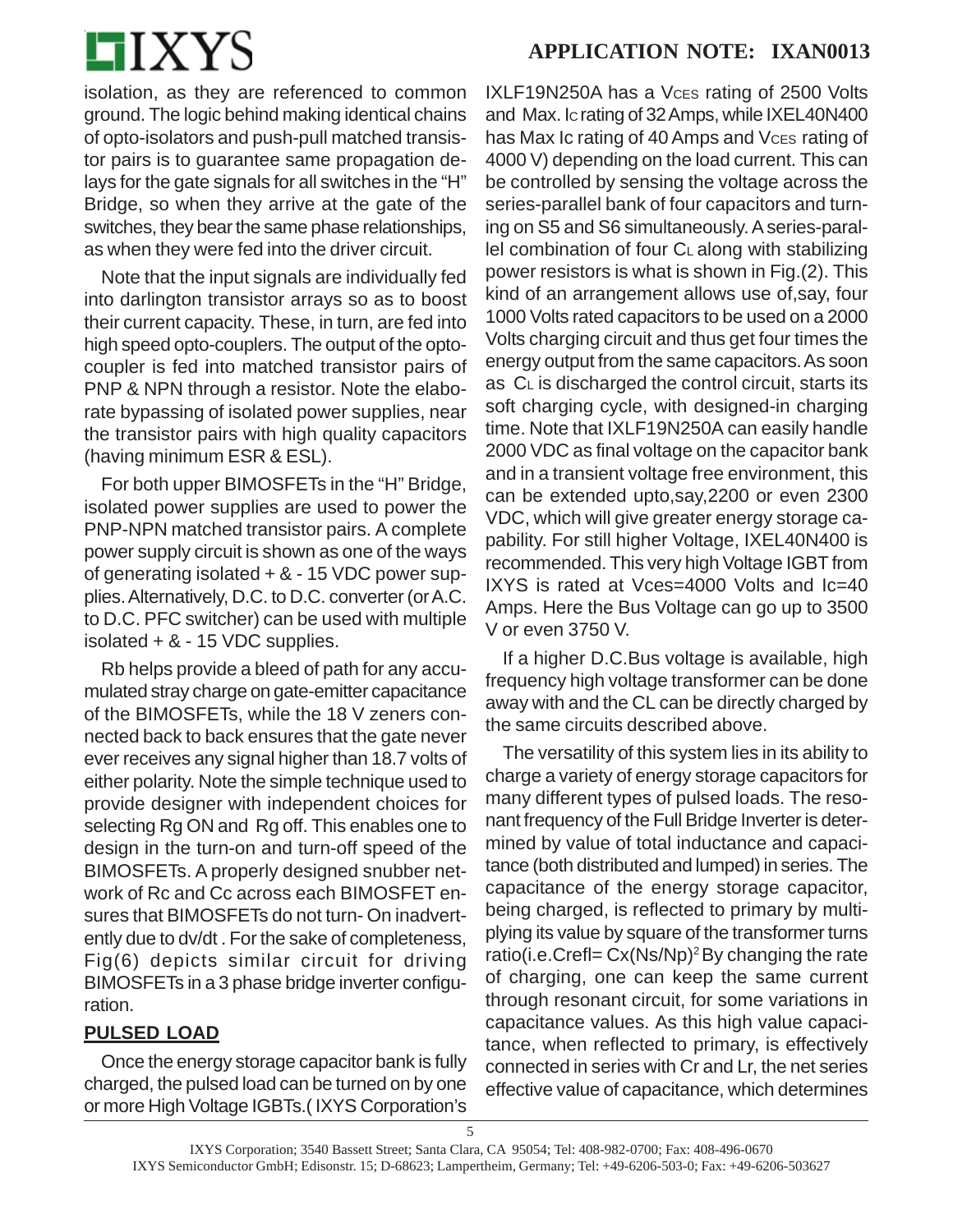

the resonant frequency, is nearly same as Cr. This is, because when one very small value capacitor and one very large value capacitor are connected in series, the net effective value is approximately equal to the smallest value(1/Ceff=1/Cr+1/Crefl where Ceff stands for effective value of net capacitance which determines resonant frequency, Crefl=value of energy storage capacitance reflected to primary, Cr=lumped value of capacitor connected in series with Lr). This is the virtue of the chosen series resonant inverter, which unlike parallel inverter, operates at the same frequency, even though different value energy storage capacitors are being charged.

If capacity doubling is called for, two BIMOSFETs can be paralalled in the "H" Bridge.Likewise more IXLF19N250A or IXEL40N400 can be paralleled in series with the pulsed load.  $Vce_{(sat)}$  and Vf of BIMOSFET have a positive temperature co-efficient. This makes it very easy for them to be paralleled. Even the forward voltage drop of the Anti-Parallel diode, having same current rating as the BIMOSFET, has a positive temp. co-efficient, enabling it also to share currents equally, when connected in parallel.

Similarly IXLF19N250A or IXEL40N400 also have positive temp.co-efficient and hence they will tend to share discharge current equally amongst themselves.

It is, of course, understood that similar doubling of capacity will entail choosing appropriately rated higher capacity 3-phase rectifier from a number of available units from IXYS CORPORATION. One can then choose fuses and MCBs (with proper i<sup>2</sup>t rating) and bigger filters. For output single phase high speed rectifier, a full range of FRED diodes are available from IXYS CORPORATION. A full bridge rectifier can easily be constructed, using these FRED diodes.

#### **DISCLAIMER:**

Although information furnished herein is believed to be accurate and reliable, Author or IXYS Corporation assume no responsibility for its use; nor

third parties which may result them ts use Santa Clara, CA 95054; Tel: 408-982-0700; Fax: 408-496-0670 IXYS Semiconductor GmbH; Edisonstr. 15; D-68623; Lampertheim, Germany; Tel: +49-6206-503-0; Fax: +49-6206-503627 for any infringement of patents or other rights of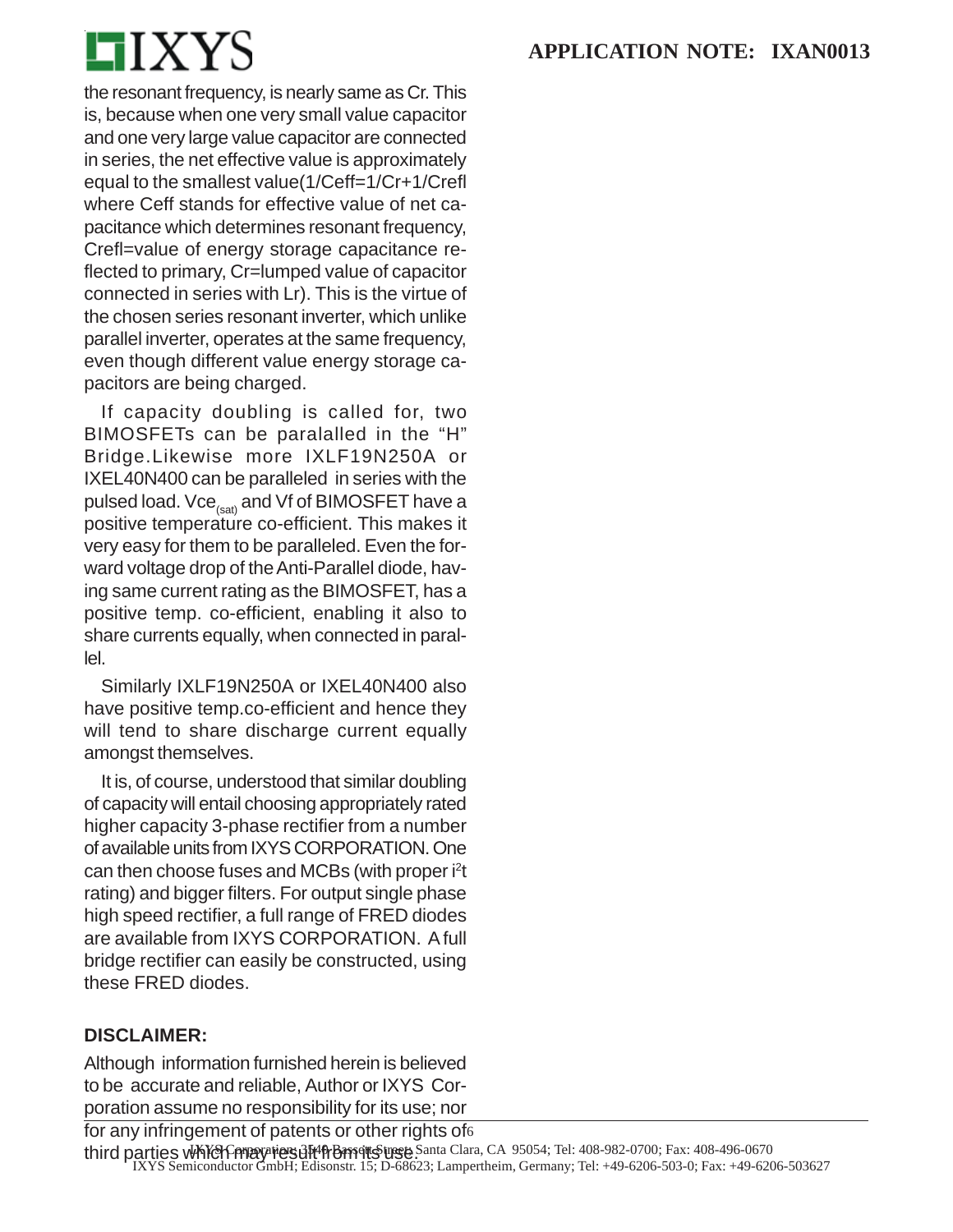



IXYS Corporation; 3540 Bassett Street; Santa Clara, CA 95054; Tel: 408-982-0700; Fax: 408-496-0670 IXYS Semiconductor GmbH; Edisonstr. 15; D-68623; Lampertheim, Germany; Tel: +49-6206-503-0; Fax: +49-6206-503627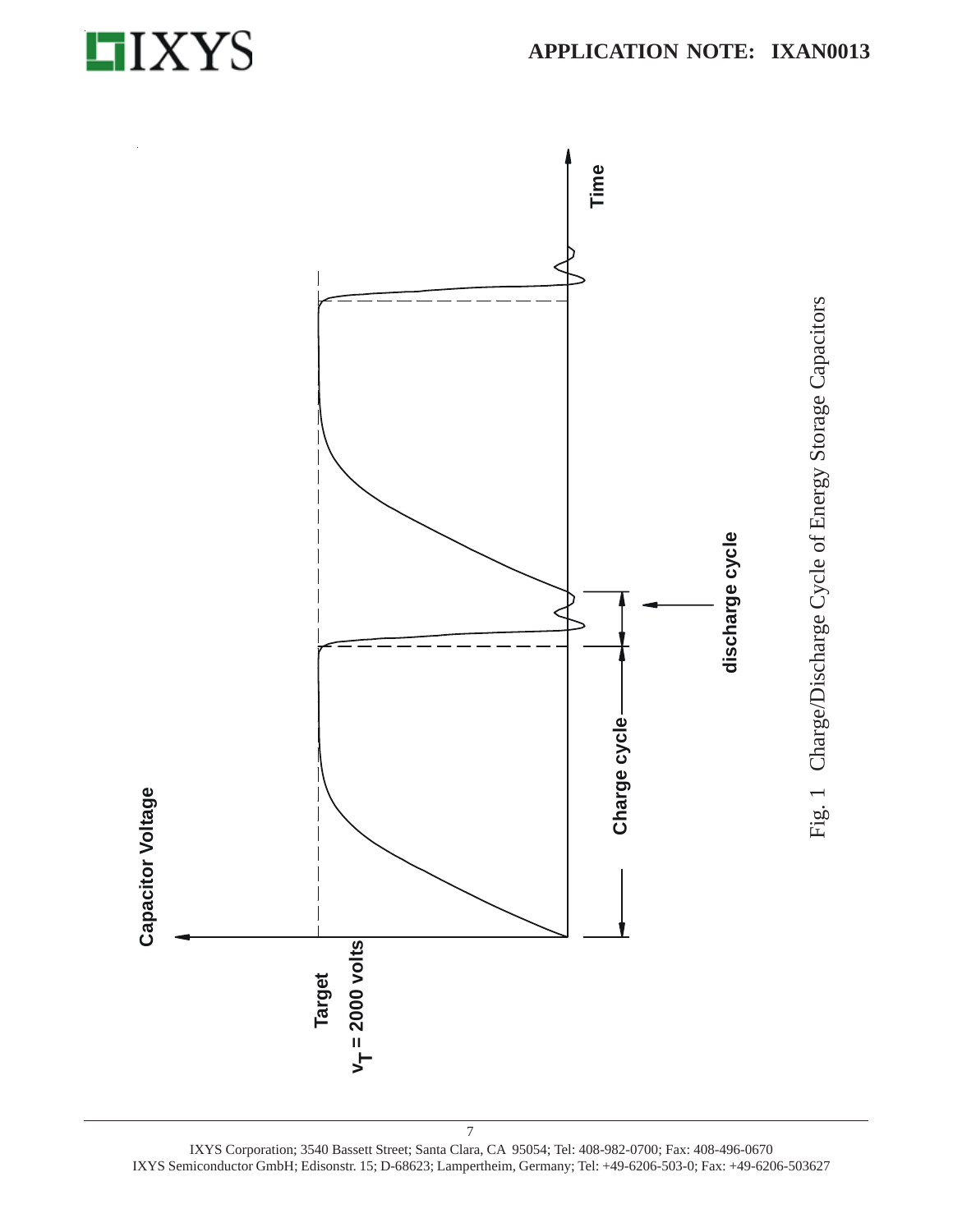



IXYS Corporation; 3540 Bassett Street; Santa Clara, CA 95054; Tel: 408-982-0700; Fax: 408-496-0670 IXYS Semiconductor GmbH; Edisonstr. 15; D-68623; Lampertheim, Germany; Tel: +49-6206-503-0; Fax: +49-6206-503627

8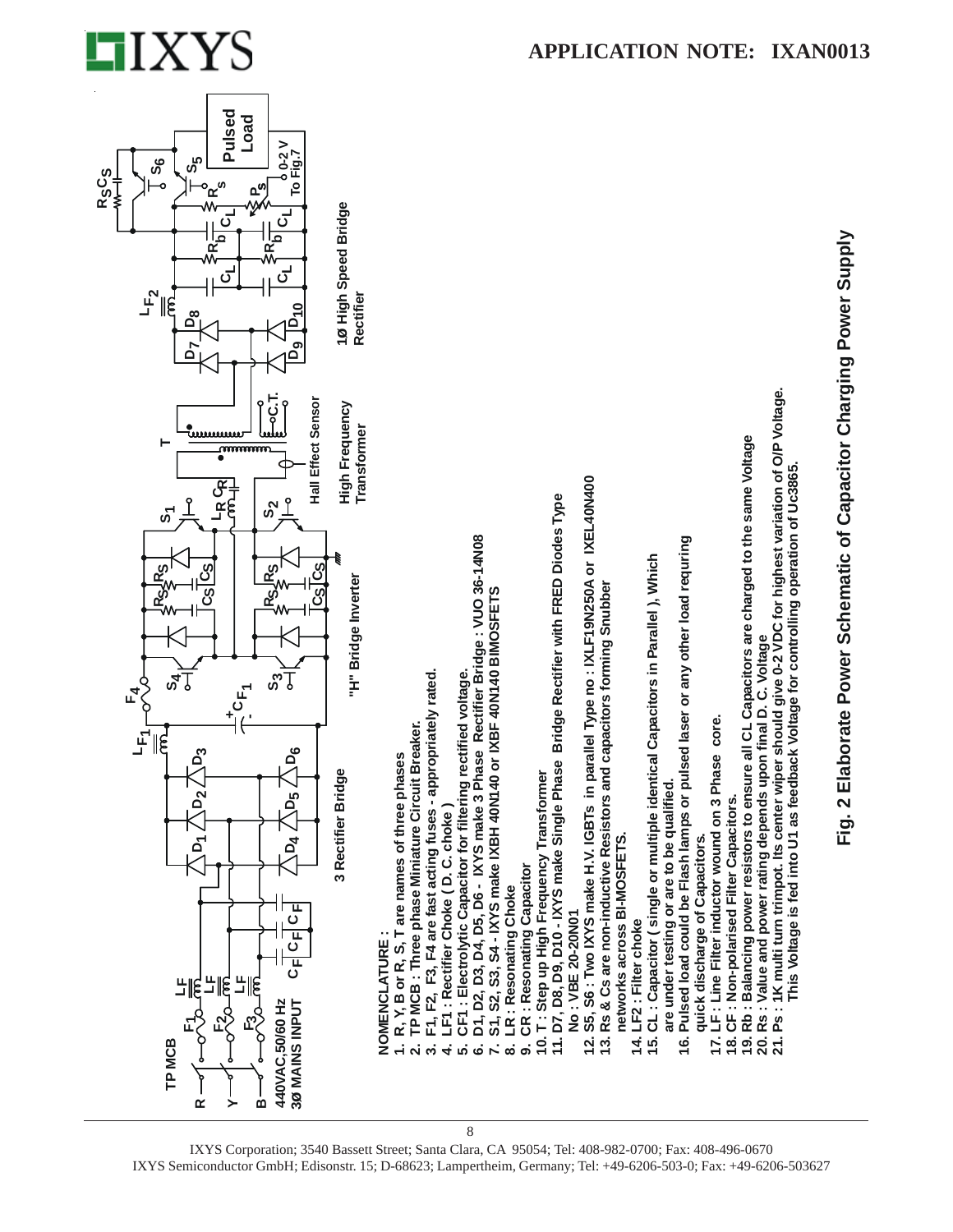

 $\odot$ 

 $\odot$ 

Vcc+15V

؊

☺

Ga

S v

ន

مہ

☺ E

Hin @

石草

 $\odot$ 

 $\odot$ 

ボロ

 $Vcc+15V$ 

පි മ

Rg

Rb

☺

Hin®

b ₫



ତ

de<br>Nid 91 IC<sub>2</sub>

 $\odot$ ☺

 $\overline{\Theta}$ 

Ea

 $\frac{1}{3.90}$ 

≅ ≶

 $\mathbf{\tilde{a}}$ 

⊙

16 PIN<br>DIP  $\overline{6}$ 

 $\odot$ ☺

Lin ©

5

 $Y$ Vcc+15V

⊙

E

ă

မိ

Rg

8 5

ю

æ

⊙

⊙ Θ ⊙



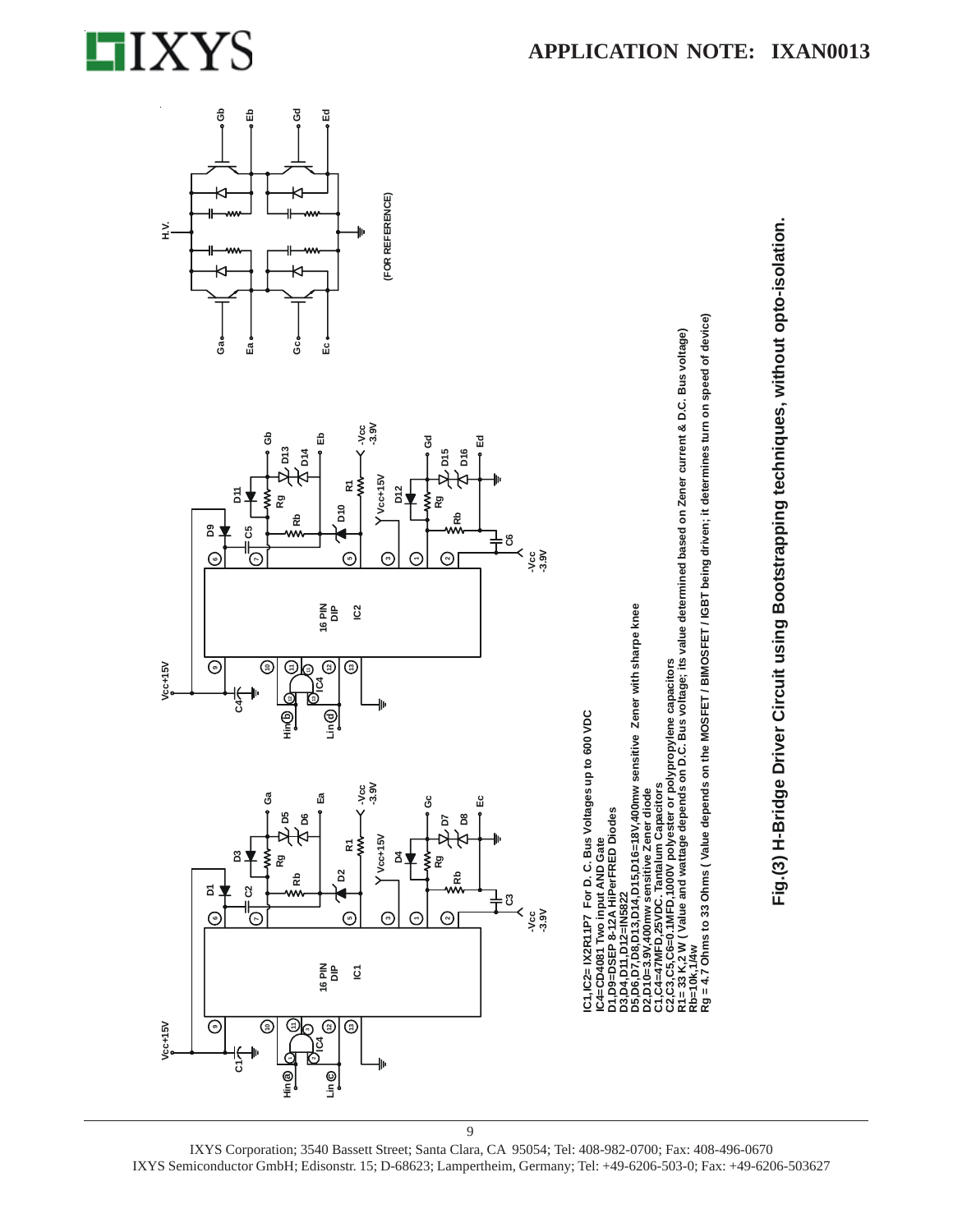#### $-3.9V$ ÊФ Ge ö ŭ D<sub>21</sub>  $D22$ D23 D<sub>24</sub>  $Y$ Vcc+15V ≹  $\tilde{\simeq}$ D<sub>19</sub>  $D20$ ξ Rg ζã D<sub>18</sub> Rb Rb D<sub>17</sub> රී 十8  $\frac{1}{3}$ .9V  $\odot$  $\odot$ Ġ Θ  $\odot$ 16 PIN<br> $\frac{1}{2}$ C<sub>3</sub>  $\odot$ ⋐ ☺  $Vcc+15V$ ⊙ ج) ว  $\overline{c}$ 4 .<br>G  $\overline{\bigcirc_{\mathbb{H}}}$  $\overline{\bigoplus_{j=1}^n}$





**APPLICATION NOTE: IXAN0013** 

IXYS Corporation; 3540 Bassett Street; Santa Clara, CA 95054; Tel: 408-982-0700; Fax: 408-496-0670 IXYS Semiconductor GmbH; Edisonstr. 15; D-68623; Lampertheim, Germany; Tel: +49-6206-503-0; Fax: +49-6206-503627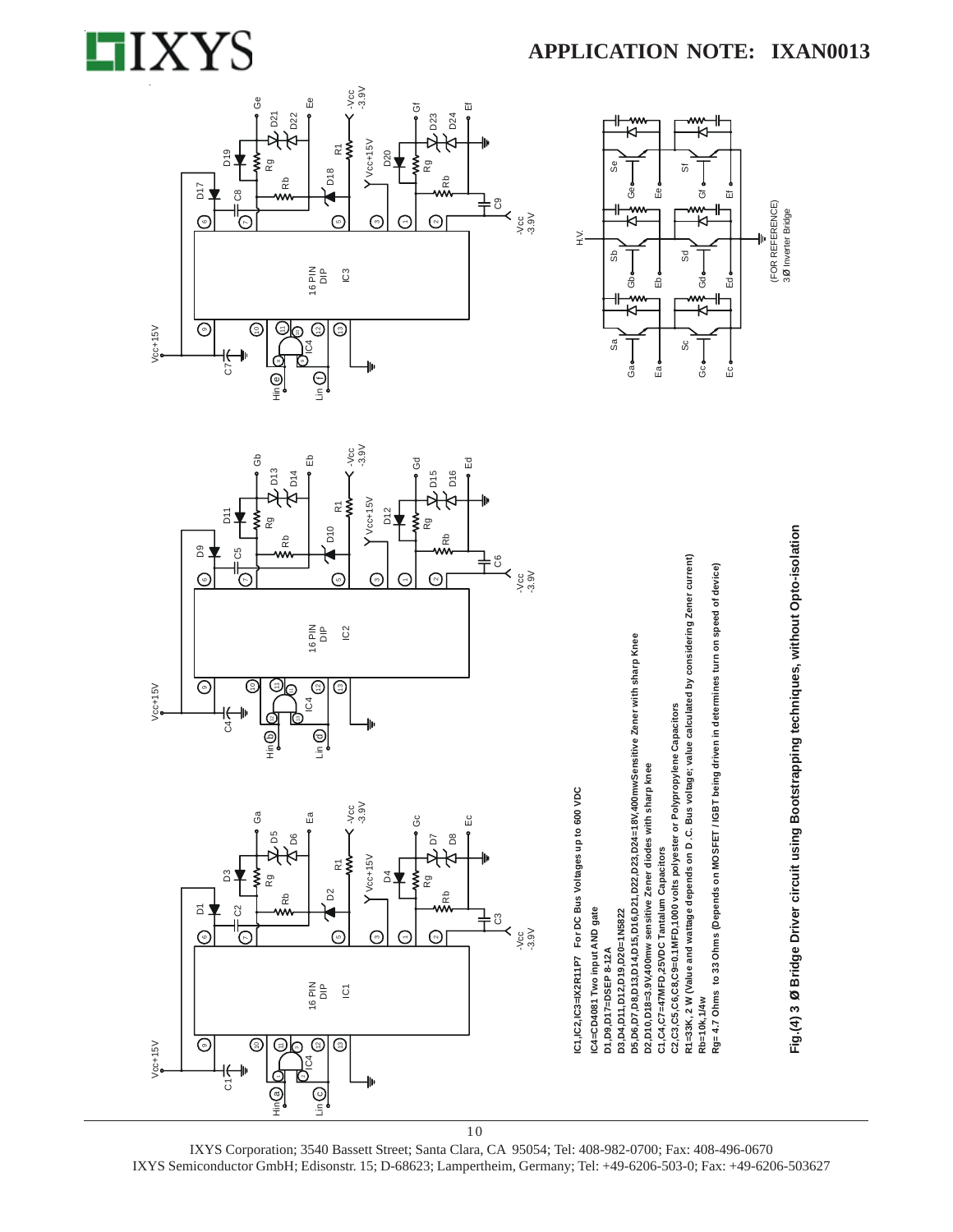



IXYS Corporation; 3540 Bassett Street; Santa Clara, CA 95054; Tel: 408-982-0700; Fax: 408-496-0670 IXYS Semiconductor GmbH; Edisonstr. 15; D-68623; Lampertheim, Germany; Tel: +49-6206-503-0; Fax: +49-6206-503627 11

<sub>put</sub>

<sub>put</sub>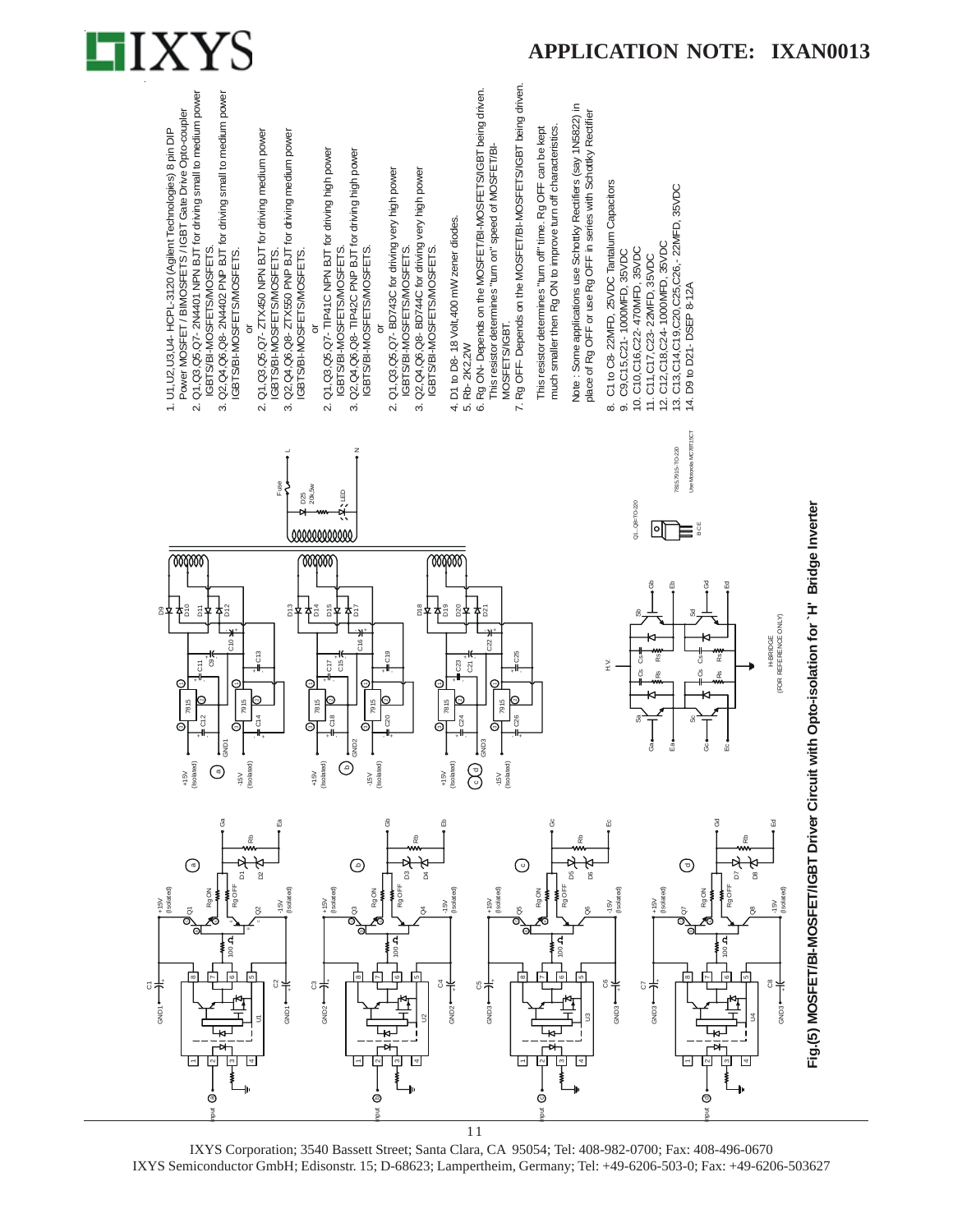

**Fig.(6) MOSFET/BI-MOSFET/IGBT Driver Circuit with opto-isolation for 3 ø Inverter Bridge**

Fig.(6) MOSFET/BI-MOSFET/IGBT Driver Circuit with opto-isolation for 3 ø Inverter Bridge



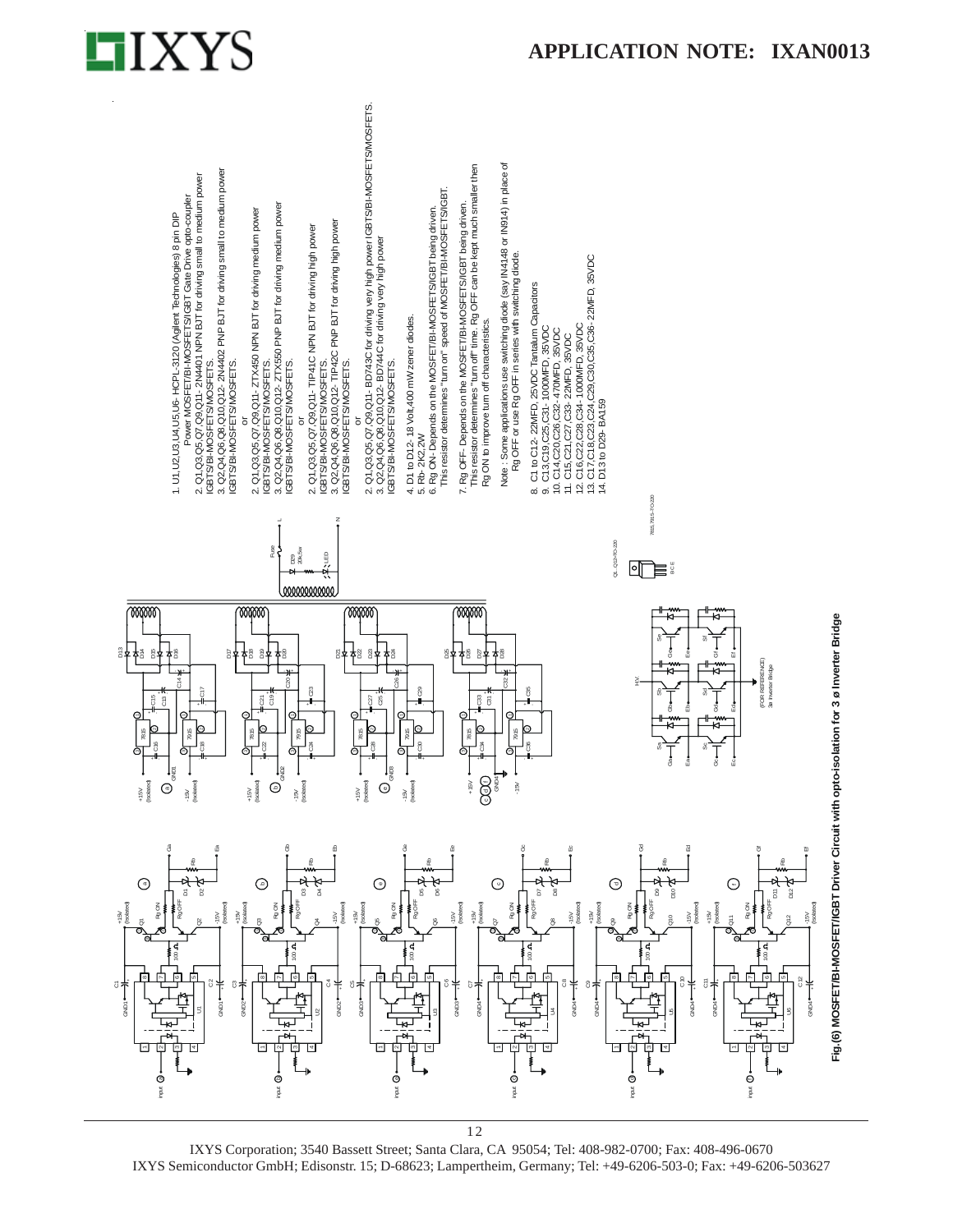

D7

Vcc1



IXYS Corporation; 3540 Bassett Street; Santa Clara, CA 95054; Tel: 408-982-0700; Fax: 408-496-0670 IXYS Semiconductor GmbH; Edisonstr. 15; D-68623; Lampertheim, Germany; Tel: +49-6206-503-0; Fax: +49-6206-503627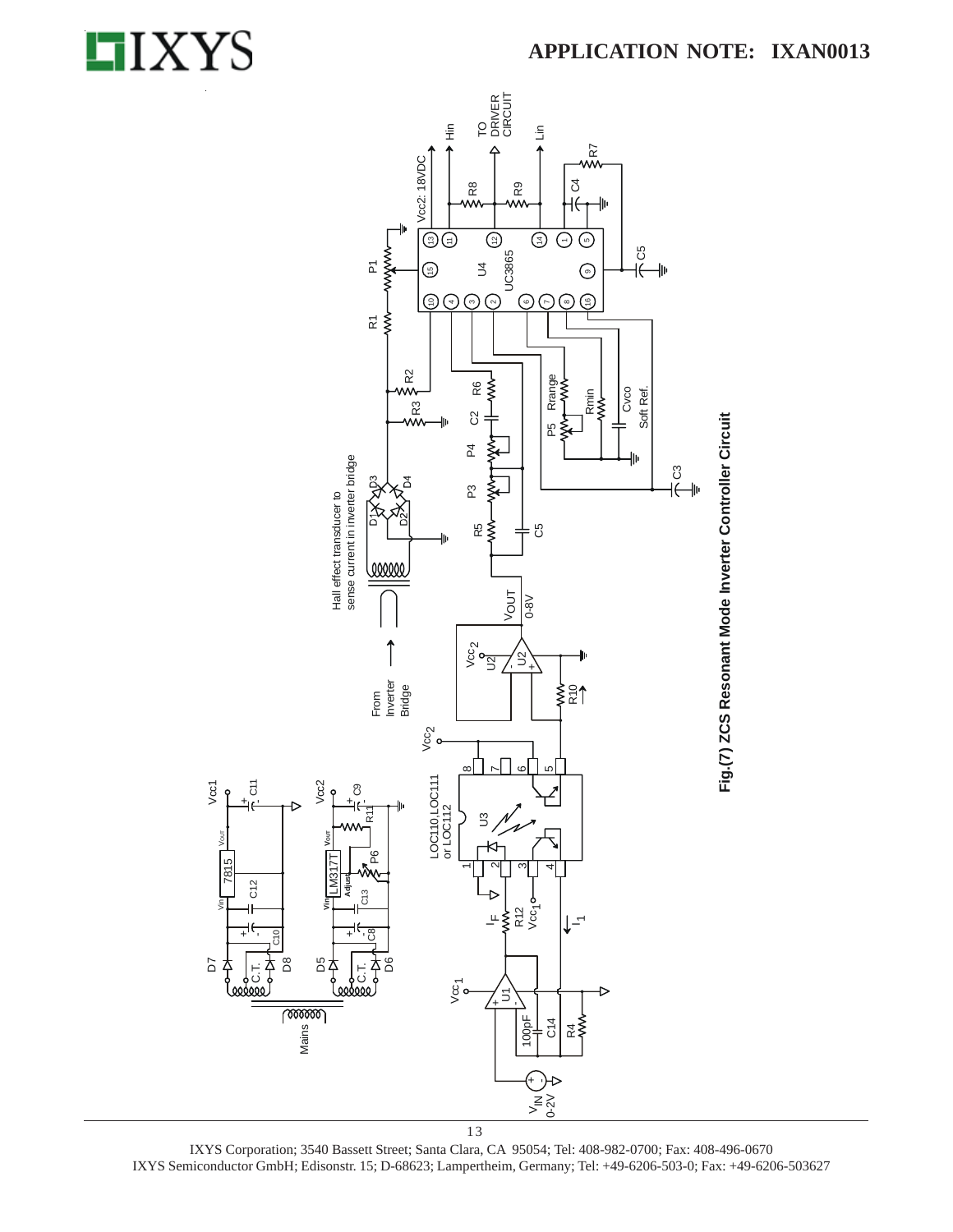

#### Bill of Materials and testing procedure for Fig.(7)

| U1                | OP177FP           |                                                                                        |
|-------------------|-------------------|----------------------------------------------------------------------------------------|
| U <sub>2</sub>    | OP177FP           |                                                                                        |
| U <sub>3</sub>    |                   | LOC110 or LOC111 or LOC 112 are Linear Opto-Couplers from Clare, inc (An IXYS Company) |
| U <sub>4</sub>    | <b>UC3865</b>     |                                                                                        |
| P1, P2, P3, P4    | 20KTRIMPOT        | Multi Turn BOURNS                                                                      |
| <b>P5</b>         | 10K TRIMPOT       | Multi Turn BOURNS                                                                      |
| D1, D2, D3, D4    | 1N5819            |                                                                                        |
| D5, D6, D7, D8    | 1N4002            |                                                                                        |
| R1, R2, R5, R6    | 1K Ohm            | All resistors are 1% metal Film, 1/4 W                                                 |
| R3, R8, R9        | 10K Ohm           |                                                                                        |
| R <sub>4</sub>    | 33K Ohm           |                                                                                        |
| $R7*$             | 4.16K Ohm         |                                                                                        |
| R10               | 133K Ohm          |                                                                                        |
| Rmin**            | 6.8K Ohm          |                                                                                        |
| R11               | 270 Ohms          |                                                                                        |
| C1,C4             | 1uf/35v           | Tantalum                                                                               |
| $C2, \text{Cosc}$ | 10 <sub>nf</sub>  | Multilayer Ceramic                                                                     |
| C5                | 1 <sup>nf</sup>   | Multilayer Ceramic                                                                     |
| $\alpha$          | 2nf               | Multilayer Ceramic                                                                     |
| C <sub>3</sub>    | $0.1$ uf/35V      | Tantalum                                                                               |
| C7                | 22uf/35V          | Tantalum                                                                               |
| C8,C10            | 2200uf/35V        | Electrolytic                                                                           |
| C9, C11           | $220$ uf/ $35$ V  | Electrolytic                                                                           |
| C12,C13           | $0.1$ uf/35V      | Multilayer Ceramic                                                                     |
| C14               | 100 <sub>pf</sub> | Silver Dipped Mica or Polystyrene                                                      |
|                   |                   |                                                                                        |

#### 1. Supply Voltage for Design

 $Vcc = 18Vdc$  for UC3865

2. For given value of "Rmin & Cosc"

Maximum Output frequency = 38.3 kHz when feedback is not given and when Reference Voltage =  $5$ Vdc. Minimum output frequency  $= 18.65kHz$  when feedback is greater than reference Voltage = 5Vdc.

3.Value of "R7 & C6" Decides Ton(max) and Ton(min)

Ton(max) =  $1.2 * R7 * C6$  For given design it is 8.28 us Ton(min) =  $0.3 * R7 * C6$ For a given design it is 800 ns

For this design Ton(max) is limited to 13us With  $C6 = 4$  nf; greater value of C7 causes no effect on Ton maximum.

4: In output, Ton Depends upon the current sensing.

Output overload/short-circuit is set by setting the value P1 (Multiturn trim-pot) .

- 5. In output, Frequency depends upon feedback Voltage.
- 6. R5, R6, C2, C5, P3 & P5 form Lead-Lag network for stability in output. They have to be trimmed, depending upon many parameters that can't all be predetermined.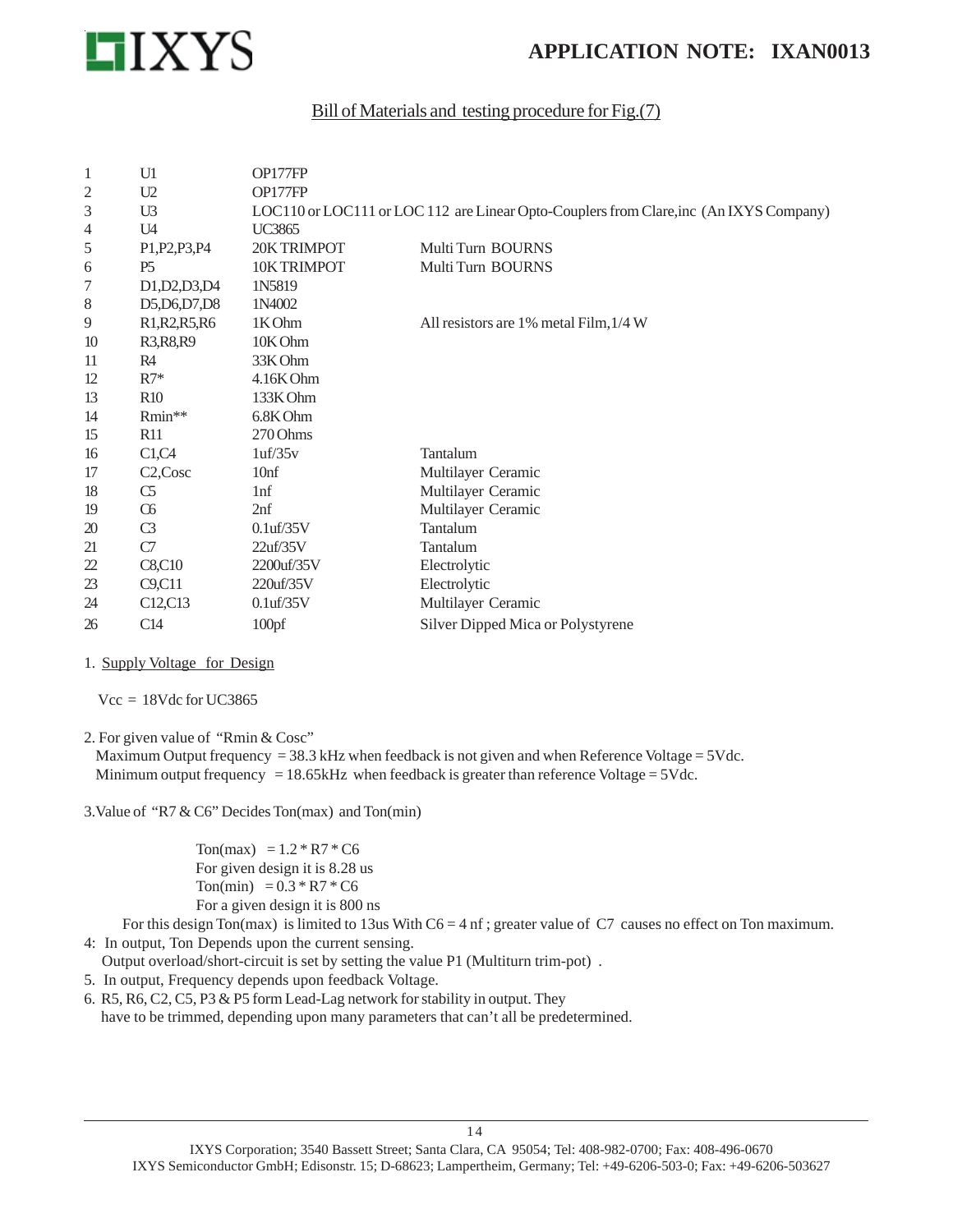